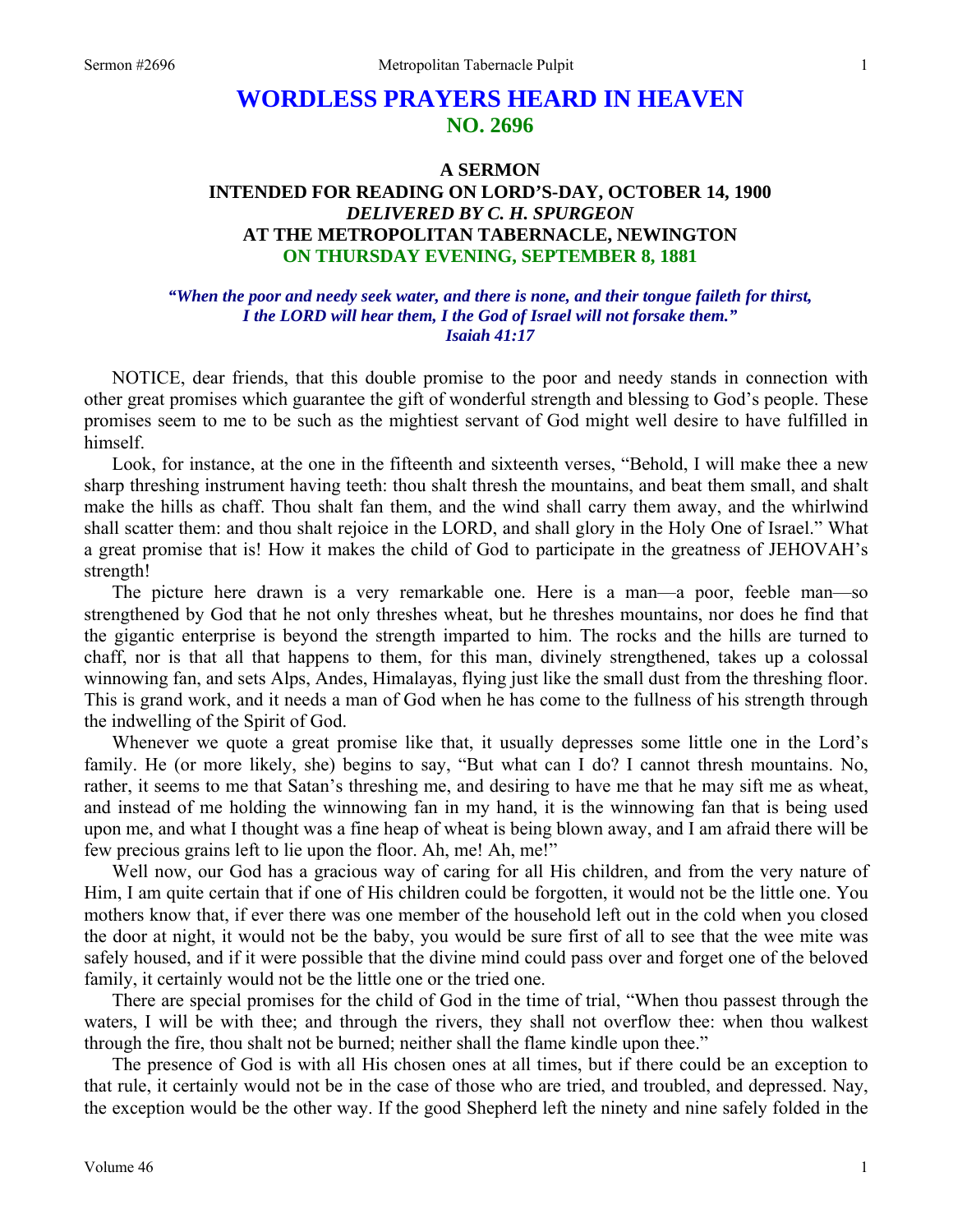wilderness, He would be sure to go after the one sheep that was lost—the weak and wounded one, the feeble and footsore one, even though the cause of its sufferings might be its own guilty wanderings.

Oh, the splendor of the love of God! There is nothing to be compared with it under heaven, or even in heaven itself, it stands alone and unapproachable. He is ever considering those among His people who are downcast, and weak, and brokenhearted, and I think that the promise of our text specially comes in, not for you mountain threshers—not for you who are made so strong in the Lord, and in the power of His might, but for some who cannot as yet get a grip of that grand word of His to which I have referred.

Here comes in this sweet promise, "when the poor and needy" are not trying to thresh mountains, but are looking for that which is needful for the supply of their own personal wants—seeking water—when they are in too low a condition to be able to rise to the dignity of service, but are just like poor Hagar and Ishmael in the wilderness, seeking water—when they have fallen into such a sad and sorrowful state of heart that, instead of testifying to the goodness of God, they cannot testify to anything, for "their tongue faileth for thirst"—it is then, in their extremity, that the blessed promises shall come to them, "I the LORD will hear them; I the God of Israel will not forsake them."

I am going to follow the good Shepherd's example, and to leave the ninety and nine—you brethren and sisters who are happy and joyful in the Lord. I must leave you to take care of yourselves, or rather, the Lord will take care of you. I want just now to go after that one sheep that is lost, and I would not wonder if there are not here more than one out of every hundred in the condition which our text describes. If so, may the Spirit of God cause the message to reach the hearts of all such sorrowing ones, that God may again be glorified in the abundance of His mercy toward them. Let us begin at the beginning of the text, and consider it from point to point very briefly. We will start with these people where the text starts with them.

**I.** Here is, first, POVERTY OF CONDITION, "When the poor and needy seek water."

This description, of course, applies to poverty of spiritual condition, does it describe you, my brother, my sister? Sometimes, we say that we are "rich, and increased with goods, and have need of nothing," though all the while, we are "wretched, and miserable, and poor, and blind, and naked," but there are other times when, consciously, among the poor, we are the poorest, and among the needy, our need puts us in the very front rank.

Certainly, I think that most of us here would take the position of great poverty *as to anything like merit.* What have we ever done that can commend us to God? When we have done all that our Master commanded, we must still say, "We are unprofitable servants: we have done that which was our duty to do." But we have not obeyed all His commands, by a very long way. Self-complacency may be a very pleasant feeling to cherish, but he who walks near to God is a stranger to it. If ever God honors one of His children in public, I bear witness that He has a way of flogging him behind the door, so as to make him feel that he has nothing wherein to glory, save only in the Lord.

What have even you done, you who have won many souls for the Savior? You may thank God that He has thus honored you, but beware lest you do ever take any credit for it to yourself, for that would be a strange perversion of the truth. What if you have trained up that family of yours in the fear of God, and have seen the divine benediction resting upon your house? That is well, but are you the god of your house? What would you have been, and what would your house have been, if it had not been for the mercy of God to you and yours?

Looking back upon the whole of our life, we have to thank God for it, and we must not let Him be robbed of any of the thanksgiving that is due unto Him, but as for ourselves, the only fit tribute to all that we have done is a tear. Let us thank God that He blots out our faults and our failings with the precious blood of His dear Son, but let us also weep over them bitter tears of regret that we should ever have sinned against Him. If any here present have any merits in which they think they can glory, there are, on the other hand, some of us who could sit down in dust and ashes, and cry out in the agony of our souls, for we are poverty stricken to the last degree as to anything of merit in and of ourselves.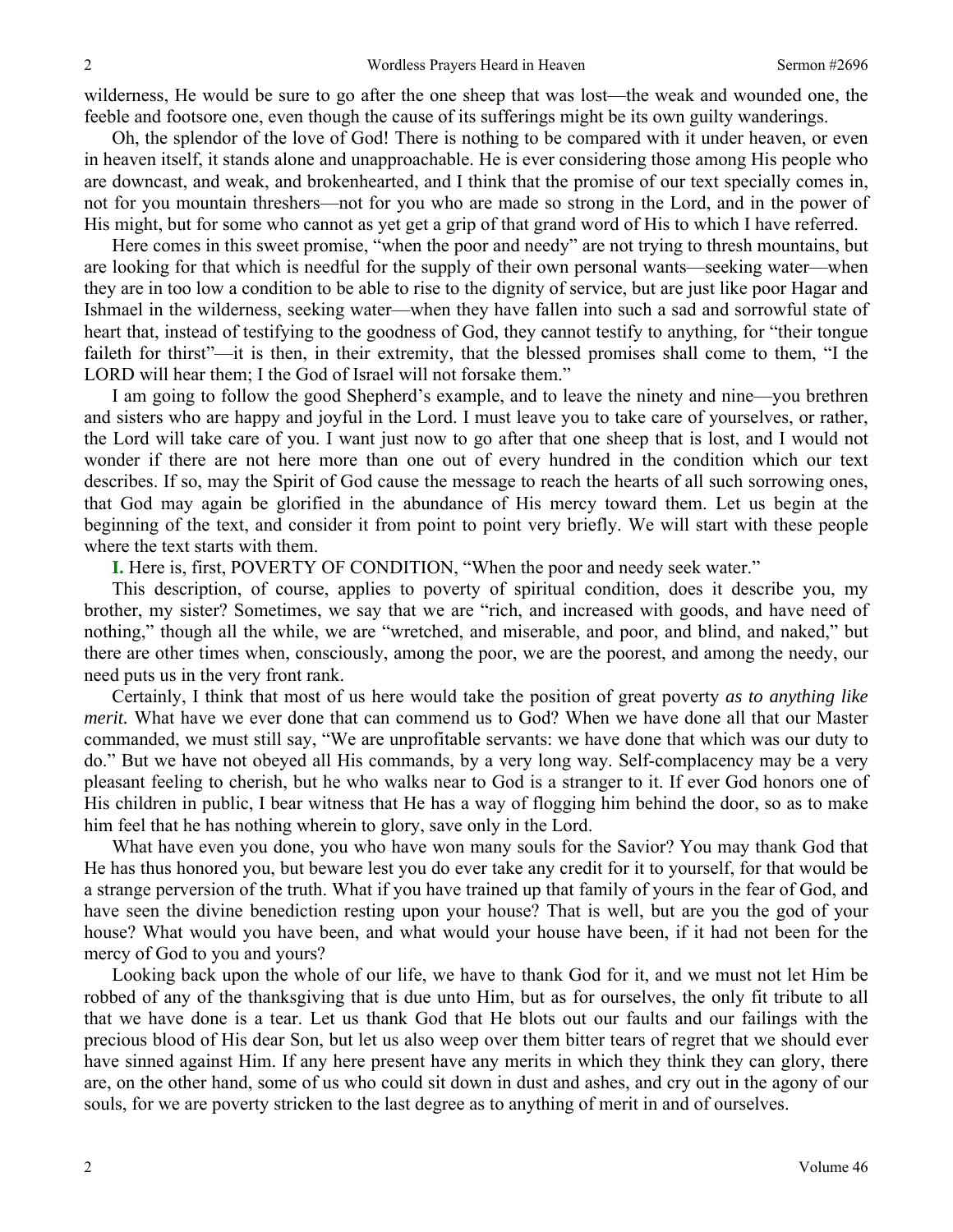Yes, and we have poverty of another kind, namely, *as to anything like strength.* Not that we would

plead that as an excuse for not doing much for our Lord, for albeit that we are fully conscious of our own weakness, we never yet learned that God's law was limited by human power. We believe that it is our duty to do thousands of things which, by reason of our impotence, we never do, and never, perhaps, can do. Still, the claims of duty remain the same as they always were, for if we have sinned away our power, God has not therefore lost any of His rights. We ought to have been perfect.

Brethren, I count that, if you and I had lived absolutely perfect lives, we should not even then have rendered a due return to God for the great debt we owe Him. If we have preached Christ's Gospel, we ought to have preached it like flaming seraphs. If we have suffered for Christ's sake, we ought to have been ready to die like martyrs.

We ought in our lives, to have reproduced the life of Christ, but when we struggle to attain to this high ideal, there is a shrunken sinew that makes us like Jacob, halt upon our thigh, and there is another shrunken sinew that makes us drop our arm, and there is scarcely a part of our mental and spiritual constitution which does not make us cry with Paul, "To will is present with me; but how to perform that which is good I find not. For the good that I would I do not: but the evil which I would not, that I do."

Truly, we are poverty stricken as to our strength. The smallest sin is too much for us if God be gone from us, the slightest temptation blows us over, like children who are weak upon their legs; only God can sustain us, and we need to constantly hear our Savior say to us, as He said to His disciples, "Without me you can do nothing."

When we first heard that message, we used to think, "Oh! but surely we can do a little." Yet every day, that word "nothing" seems to toll the funeral knell of all self-confidence. Christ still says to us, "Without me you can do nothing," and we know that what He says is true. Some of us are feeling the truth of this sentence, and we are humbled in the dust as we realize that we are indeed poor and needy as to strength.

Then, brethren, *as to grace,* many of the children of God are, to their shame, obliged to confess that they are poor and needy where they ought to be rich, and where they might be rich—poor in patience, poor in courage, poor in faith, poor in hope, poor in love, poor in private prayer, poor in public influence, poor in every way.

Although the grace of God can make us so rich spiritually that we may be happy ourselves, and be able also to be the means of blessing others, there are many of God's children who scarcely seem to have a penny of spending money, and they never appear to go to the King's treasury, and dip their hand in, and take out great handfuls of the precious gold of grace. They might do so if they would, but alas! they continue miserably poor through their own fault.

So this last confession must be made very humbly, as indeed the others I have mentioned ought to be, and perhaps I am speaking right home to some brothers and sisters here when I say that, as to merit, as to strength, and even as to grace, you feel yourselves to be "poor and needy."

**II.** Our next remark is concerning URGENCY OF NEED.

"When the poor and needy seek"—what? Money? No, that is only to be poor and needy. Bread? Ay, that shows a harder poverty than merely being "poor and needy." But it is not bread that these poor and needy ones are seeking, but "water." Why, that is generally to be had for nothing—a drink of water. It must be very hard times indeed when poor souls are in such a state that they are longing for water, and seeking for it afar, as though there were none near at hand.

Brothers, sisters, are any of you in such a condition, so poor and needy, that you are sighing after the living water? Though you have drunk of it before, are you still sighing for more of it, and feel as if you do not know where to find it?

This is an urgent necessity, *for it touches a vital point.* A man can exist without money, he can live without garments, he could live longer without bread than he could without water, for you may palliate hunger, but the pangs of thirst are awful, so those have said who have had to endure it on a raft at sea.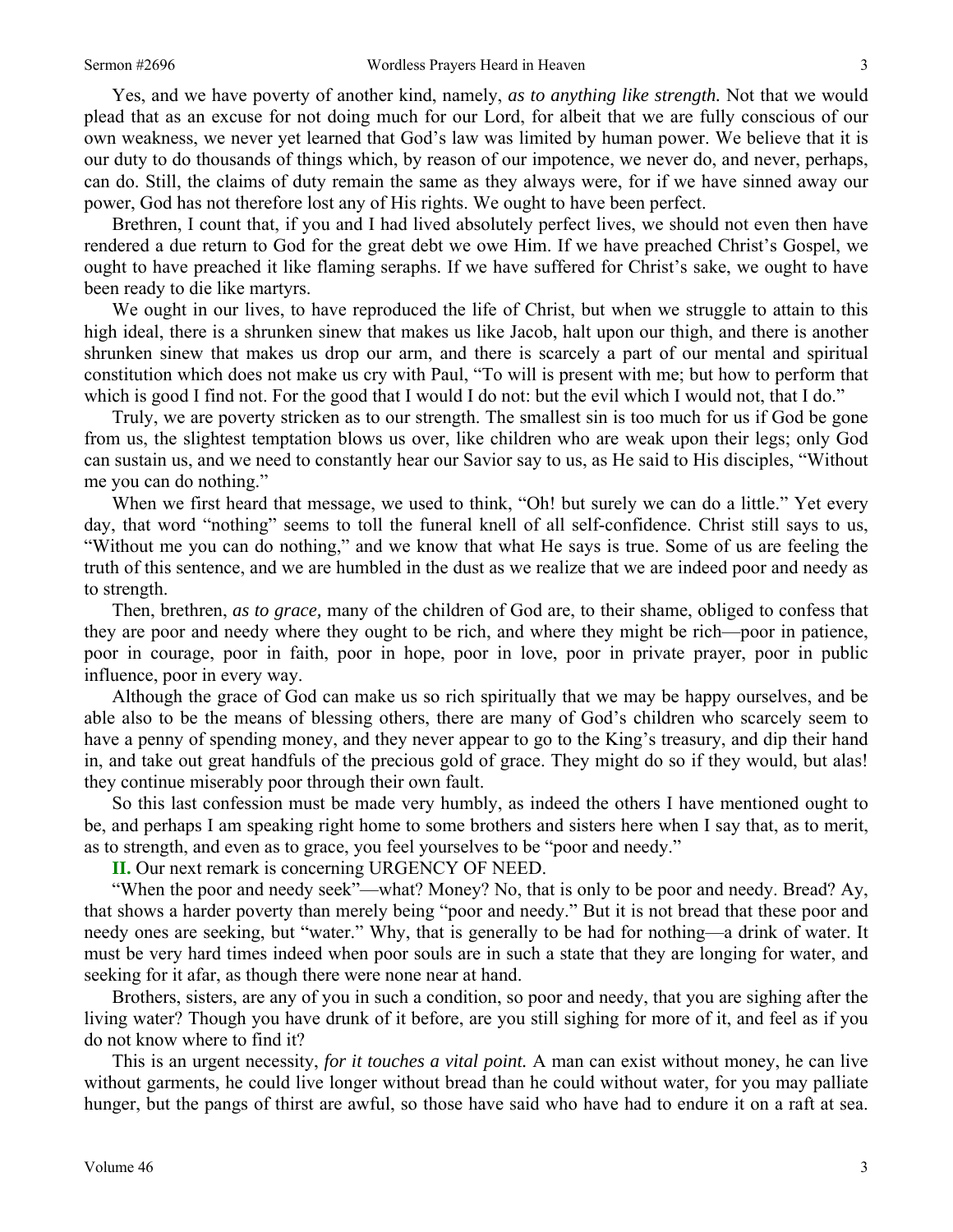Water is a vital necessity of our being, and therefore God has appended to it a feverishness, an agony, a burning, longing, and intense desire to obtain it.

Thirst is something dreadful, are you, my brother, my sister, thirsting for God, for the living God? Are you crying to Him, with David, "My soul thirsteth for thee, my flesh longeth for thee in a dry and thirsty land, where no water is"?

Do you feel that you must get a visitation from God, or else your soul will die? Have you been in a dry and thirsty land where no water is, and have you come here saying, "Lord, I seek a draught—a necessary draught of living water, and I want it to drink, but I am so poverty stricken that I cannot buy it. I am so weak that I cannot go far to find it. I am so ignorant that I scarcely know where to look for it. Lord, I am brought to this point, it is not any fancied grace that I want, it is not some high soaring aspiration after perfection that I cherish, but I need even grace enough to keep my faith alive. I want, just now, such a draught of water from the well as shall enable me to realize that I am a child of God"?

Do I address one in whom this vital necessity has become *an agonizing thirst?* I think that I shall speak your experience when I say that I have sometimes known what it was to feel that I would sacrifice my eyes, and be blind, if I might but again get near my God. What mattered it that one had to lie in bed and suffer, if one might but know that God's countenance was lifted up upon your soul, and that joy and gladness were in your spirit?

They who have never lost the consciousness of fellowship with God are to be envied. May there be many such here! But if any have once known it, and have lost it, I hope that they will be consumed by a vehement desire to have it back again, that they may once more drink of the water which is infinitely better than that in "the well of Bethlehem, which is by the gate." It were worthwhile that our blood were shed to get a draught of that living water again. It is truly sad when any child of God has sorrowfully to say—

> *"Where is the blessedness I knew When first I saw the Lord? Where is the soul-refreshing view Of Jesus and His word?*

*What peaceful hours I then enjoy'd! How sweet their memory still! But now I find an aching void The world can never fill."* 

Thank God that the void does ache, and that the world cannot fill it. If you, dear friend, have an agonizing desire to drink the water of life, you are the person to whom my text applies, "When the poor and needy seek water."

Further, this is *an immediate necessity.* When a man's tongue fails for thirst, and he seeks water, he wants it at once. When he is perishing for lack of water, he is not content if someone tells him that he shall find it by and by, he wants to find it at once. "Water! Water!" he cries, "Give me water," but as long as a man can cry as loudly as I have just done, he can wait a little while, but if he gets to the point, that his tongue fails for thirst, then he needs it immediately, or he will die.

O child of God, if you have lost the presence of your God, you want to find it again while you are in that pew, you would not like to go home without having a sight of your Father's face, would you? And if you are in such a desperate state that you feel that you must have it, then you shall have it, depend upon it. I pray that you may be brought to such a condition that you shall be ready to die of sickness of heart unless your hope is speedily fulfilled, and you can once again behold your God.

**III.** The third step down—and it is a very long one, is this, DISAPPOINTMENT OF HOPE, "When the poor and needy seek water, *and there is none."* 

Ah, "there is none" *even where they have found it before.* They have sought it in the right place, they have gone where they used to go, where there are wells of water, yet they are bitterly disappointed, for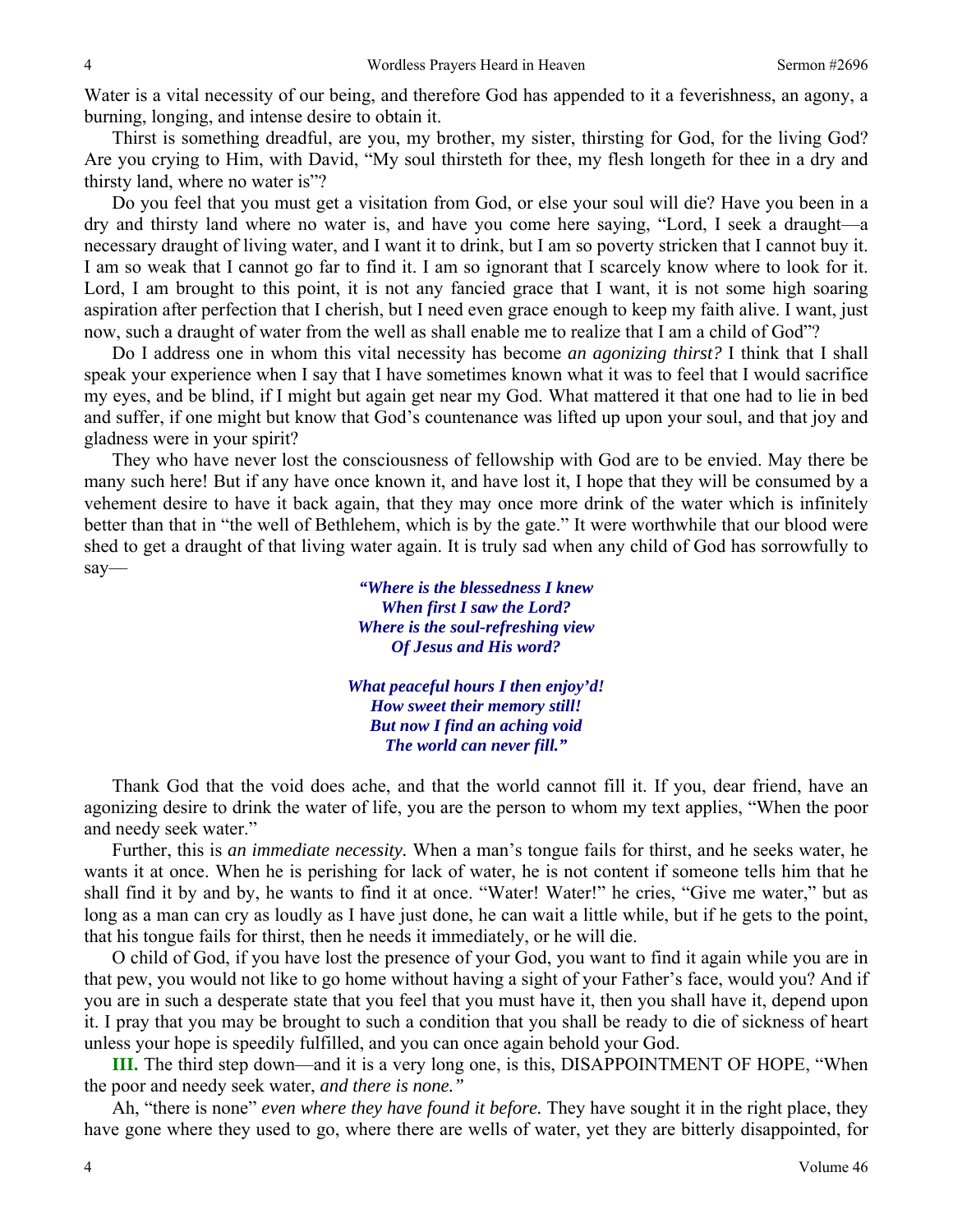"there is none." Have not some of you at times found it so in attending the means of grace? You have gone again to the same place where, aforetime, your heart was refreshed as you drank deep draughts of the living water, you listened to the same preacher whom you heard there before, and perhaps, to others there was as much sweetness as ever in his message, but to you there was none.

Does not the preacher himself know what it is sometimes, to have a subject that is just like a springing well, and then, at another time, to find that he may pump as long as he pleases, but there not a drop of water comes? If it is so with the preacher, it is certainly so with the hearers.

Sometimes, there is an unction from the Holy One resting upon the Word, so that it is like the ointment from the alabaster box, the heavenly perfume fills the whole house. At another time, it is the same truth that is preached, and by the same lips, and possibly, with the same earnest desire for a blessing, yet the blessing is not given. "The wind bloweth" not only "where it listeth," but as it listeth, and there are times when not a breath of the heavenly breeze stirs the still air, and then, when "the poor and needy seek water" even where they used to find it, "there is none."

It makes their case even more disappointing when they have, side by side with them, *others who are seeking water, and finding it,* yet "there is none" for them. Have you never been to the Lord's table say, with your own wife—and when she has been going home, she has said, "Oh, what a precious communion service! Was not the Lord manifestly among His people in the breaking of bread?"—and you have hardly liked to tell her that you had not seen the Lord even in His own ordinance? Your eyes had been holden, you have been sitting there sighing and crying, and no joy has come to you.

I am sure it is often so in the hearing of the Word, it is so in the private reading of the Scriptures, it is so in all those means of grace which God blesses to His people. We find Him sometimes blessing one, and missing others, just as sometimes, the rains are partial, one piece of ground is rained upon, and another piece close by, is not rained upon. Thus it comes to pass that, where others drink deep draughts, you poor and needy ones come seeking water, "and there is none."

"And there is none." Of course, if you go to places where there is none of the living water, why, then, you have only yourself to blame when you cannot find it. If you go where the modern divinity is taught, if you go where you hear the new doctrines, you will find no water of life there. "There is none." That stream has been dried up long ago, the Sirocco of doubt has swept across it, and it has vanished, and there is nothing left but the dry bed of the river.

People who constantly go to hear that kind of teaching must not blame the Lord, or complain, if they seek water and find none. When a bucket has the bottom out, and the well has long since ceased to hold any water, if you go there again for it, you will simply find that "there is none." But the pain of it is that sometimes, the earnest child of God frequents a ministry which God has formerly blessed to him, and has also blessed to others, yet he turns away sorrowfully from the well which has yielded him no water, and he says, "there is none." God is showing him the emptiness of the creature, the vanity of all mortal help. He has a great and a wise design in it all, and it may be that He will keep His child in that condition for a long time, as poor and needy, seeking water, and finding none.

**IV.** Fourthly, we have here THE NECESSITY OF PRAYER, "And their tongue faileth for thirst."

They cannot speak, *they cannot tell their fellow Christians about their trouble*, "their tongue faileth for thirst." They are ashamed to tell others what they feel. It is a sad state for any to be in, yet many are in it, and knowing that they are guilty, and that it is their own fault that they have fallen so low, they cannot tell their fellow Christians anything about their condition, and so they miss one very useful means of comfort. And their tongue so fails for thirst that now, if a hymn is given out, they feel as if they must not sing it. If there is a promise quoted, they feel as if they could not appropriate it, and sometimes the prayer of a joyous brother seems to shoot over their head, they cannot attain to his experience. Ay, "their tongue faileth for thirst." They do not know how to express what they feel.

If they were called upon *to state their own feelings and convictions before the living God*, it may be that they have become so mournful and sad that they could not describe themselves. Indeed, this is one of the painful parts of some men's condition, that it is indescribable. If they could only put it down in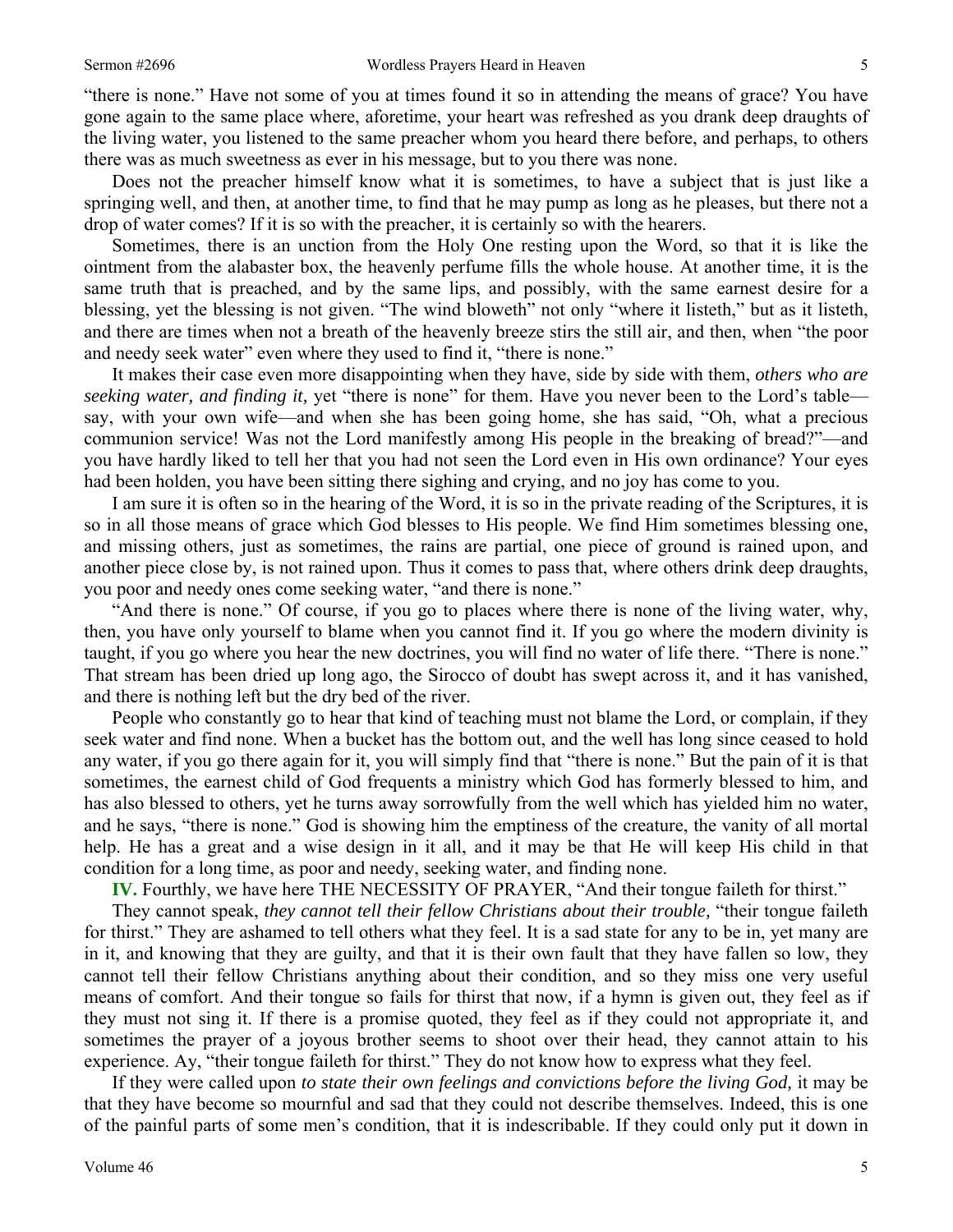black and white, they might hope to get over it, but it is mysterious, singular, strange, unaccountable. They have fallen into such a queer condition, they have got down so low, that "their tongue faileth for thirst."

Now I think we have gone about as low as we can. Here is a man who, to begin with, is poor and needy. Here is a man who is wanting water, who has sought it, but who cannot find it. Here is a man whose tongue is so parched with thirst that he cannot say a single word, he must sit down in sorrowful silence.

**V.** Yet, strange to say, now is the time that he learns that SALVATION IS OF GOD.

Look again at the text, it says, "I the LORD will hear them." What? Why, they cannot speak, "Their tongue faileth for thirst." Yet it says here, "I the LORD will hear them." Well, but their tongue fails them. Ay, but He says it, "I the LORD will hear them."

So that brings me to this point, that God's great objective in bringing His people down so low as this, is *to make them pray directly to Himself*—that now they may not seek any water, but just cry to Him who is the fountain of living waters—that now they may not tell their friends about their need, nor even tell it to themselves, but just, in the very silence of their soul, speak with God, for there is a kind of speech which is perfectly consistent with silence—the speech of sorrow—the exhibition of the wounds of misery—the opening up of the brokenness of the heart—the setting before God, not in eloquent descriptions, but in indescribable revelation, the intolerable want which lies within the soul.

God means you, dear friend, to turn right to Him. The text does not even say that they pray, because sometimes, even prayer becomes a mechanical act, and we are apt to rely upon it for comfort, instead of upon our God. So the Lord says that He will hear them, though there is no mention of prayer, and they feel that they cannot pray. You feel, perhaps, as if you could not pray, well then, now turn yourself to God, rest yourself on God. You feel that all is over with you, that your case is desperate, then roll yourself upon the living God. This is the point to which He means to bring you so do not let even your desire to pray be an obstacle between the Lord and your soul.

If you cannot utter a word, pray in this sense—that your very heart, with unutterable groanings, pours itself out like water before the living God. This is where He would have us come, and oftentimes, it needs all this bursting of the tempest, all this sorrow, all this grief, before the Lord can get us to really speak with Him, not in words, but from our very soul.

The prayer which is hidden away in the text—for although there is no mention of prayer in it, yet it is hidden away there—*is the prayer of inward thirst.* You know that it is useless to say to a man who is in distress of soul, "You must groan every morning, and you must groan every night." No, no, he groans when he cannot help it, and though I wish that all would have their special seasons for prayer, yet I do believe that the most mighty prayer in the world is that which cannot be timed, or regulated, but which comes out because the suppliant must pray.

"Oh, God!" There may be more real prayer in that spontaneous outcry, when it is forced out of you by the overwhelming sense of your need, than there is when you put yourself into a comfortable position, and kneel down to pray, for sometimes you may get up from that posture and say to yourself, "There, I think I prayed very well," yet all the while, there may not have been any true prayer in it. But when, at another time, you say, "O Lord, I cannot pray, I feel as if I could not pray"—why, dear man, you are praying! You are praying with all your might.

There is more prayer oftentimes, in that sense of not being able to pray than there is in the Pharisaic thought of having discharged the holy duty acceptably, for in the one case, it is the soul speaking by the Holy Spirit, and in the other case, it may be nothing more than the lips speaking into the air.

This is *the prayer of one who despairs of all means.* I wish I could drive every sinner into that corner, so that he would understand that, as no Popish priest can save him, and as no good works can save him, so no sermon hearing can save him, no Bible reading can save him, no praying can save him, nothing that he can do can save him, but he must get to God, and cast himself upon Christ, or else he will be lost.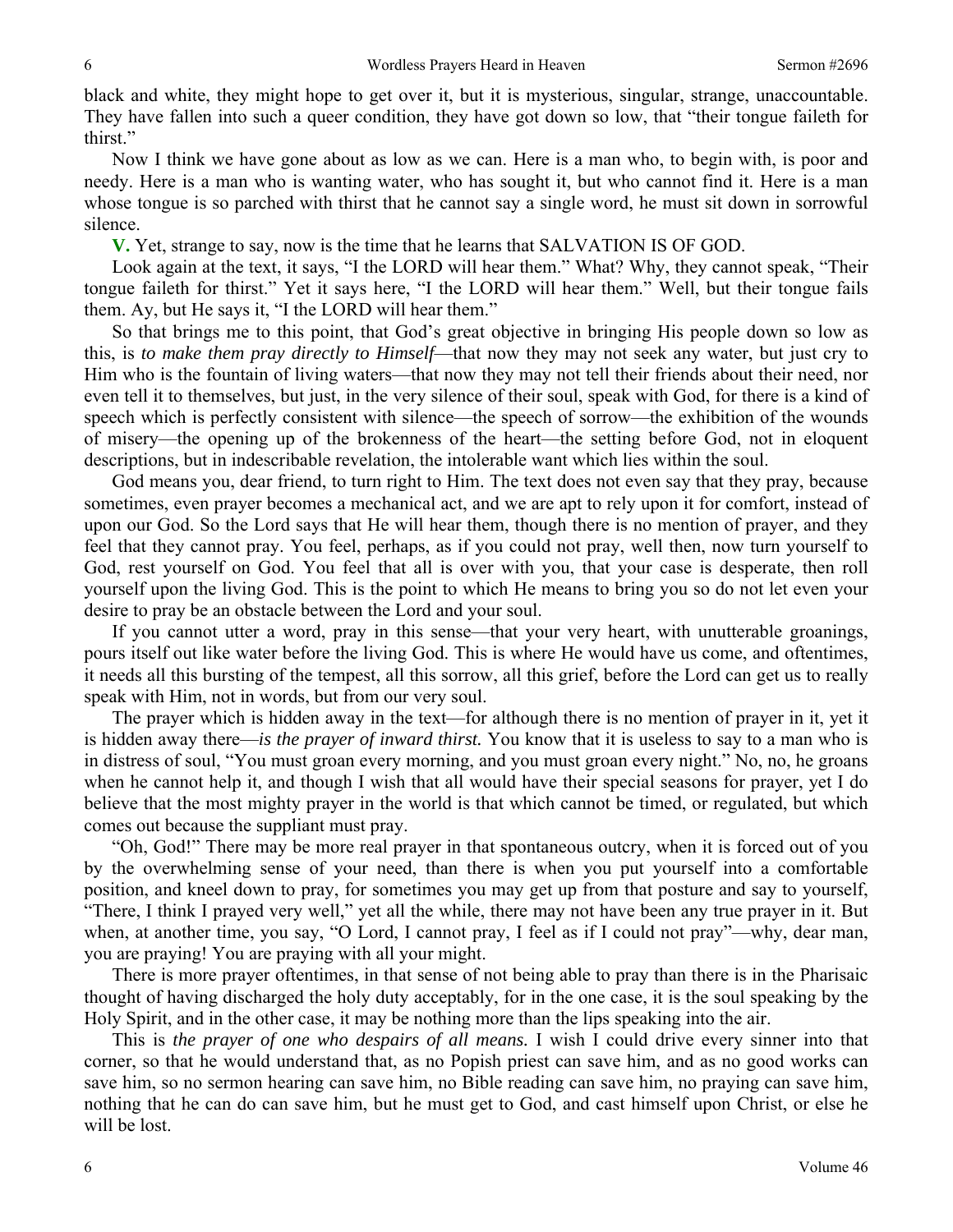To many of you I might say, "Ye search the Scriptures, for in them ye think ye have eternal life, but ye will not come to Christ that ye might have life," for that is where the true life lies, in Christ, not in the Scriptures, blessed as they are. I hope that no one will mistake my meaning, for I am only putting the Scriptures as the Lord Jesus Christ put them when He was speaking to the Jews, but I desire to put the actual coming to Christ higher than anything else that is possible to you.

Get away from all means, and just feel, "Now they are all gone, and I will go to God and say, 'O God, if You do not help me, whence shall I be helped? Neither the barn floor nor the winepress can help me now, there is a famine in Samaria, I would fain to eat up even the fruit of my own soul, yet it cannot satisfy me, I must go to You, my Father, for all around me I see husks which swine may eat, but I cannot. I must have You.'"

Notice also, dear friends, that this is the *prayer of faintness* "their tongue faileth for thirst." Oh, what blessed prayer comes out of a heart that faints away on the bosom of Christ! What powerful pleading there is in that very act! It is abject weakness making the most mighty appeal it can to almighty love. "There, Lord, there is nothing more that I can do. There is no hope for me, in heaven or on earth, apart from You. Now, if I perish, I perish, but will You—can You—let me die?" No, He cannot and He will not let us die, for now comes the step upwards. You have taken one already in that silent heart prayer.

Now comes *the declaration of God,* "I the LORD will hear them, I the God of Israel will not forsake them." Is it not something that God hears you? I think that I have frequently had to explain this word by speaking of the poor woman who was so pleased to see her minister. She was very poor, and so was her minister, what good then, did he do her? Did he speak to her a very comforting word? No. The good man did not happen that day, to be in much of a mood to do so, yet he did that sister a deal of good she said. Why? Because he let her talk, and she just told out all her trouble, and he looked sympathetic, for that is how he felt, and that was just what she wanted. She wanted somebody who would listen to her.

It is wonderfully condescending on God's part to listen to us. Many of our complaints are only rubbish, yet He hears them patiently. Sometimes, when people begin groaning and grumbling, I wish I was down the next street, but God is so patient, and longsuffering, that He hears all that His people say. Oh, what things you and I have had to tell Him! We did not like to tell anybody else, but we have felt that we must reveal it to Him, and we have done so very faintly and feebly, yet there He has been listening to us, "I the LORD will hear them."

You know, dear friends, that you *have only to get a hearing from God,* and you know what the consequence will be when your Heavenly Father knows what things you have need of. He only needs to know, and He will surely supply all that you lack. So when you have got a hearing from God, you have got everything. There it is in our text, "I the LORD will hear them." We say that God is "a prayer hearing and a prayer answering God." That is quite true, but it is not a Biblical expression. David said, "O thou that hearest prayer, unto thee shall all flesh come." It is enough for Him to hear it. If He hears it, He will be quite certain to be moved with compassion, and to come to the help of His child.

It is all well with you, my brother, it is all well with you, my sister, though you cannot pray to God in words. Only exhibit your wounds, let their poor dumb mouths plead for you. They have pleaded, God has heard them, He will answer you. You shall yet come up out of the dungeon, and from this time forth He will fulfill the promise, "I the God of Israel will not forsake them."

You know what work God had with Jacob that night when the angel wrestled with him. The trouble with Jacob was that he was so terribly strong, and the chief work that had to be done upon him was to make him weak. The angel wrestled with him, and he wrestled with the angel. He was a strong fellow, yet he never prevailed by his strength, and he would not have prevailed had not the angel touched him, so that his sinew shrank, and down he went, then as he fell, he still clung to the angel and said, "I will not let thee go, except thou bless me." That fall of his won the day, it was the lame Jacob who took the prey.

It is the God of Israel, also, who will bless you, but He must first touch you, and make the sinew shrink. You must be nothing and nobody before God will help you. I have observed that whenever God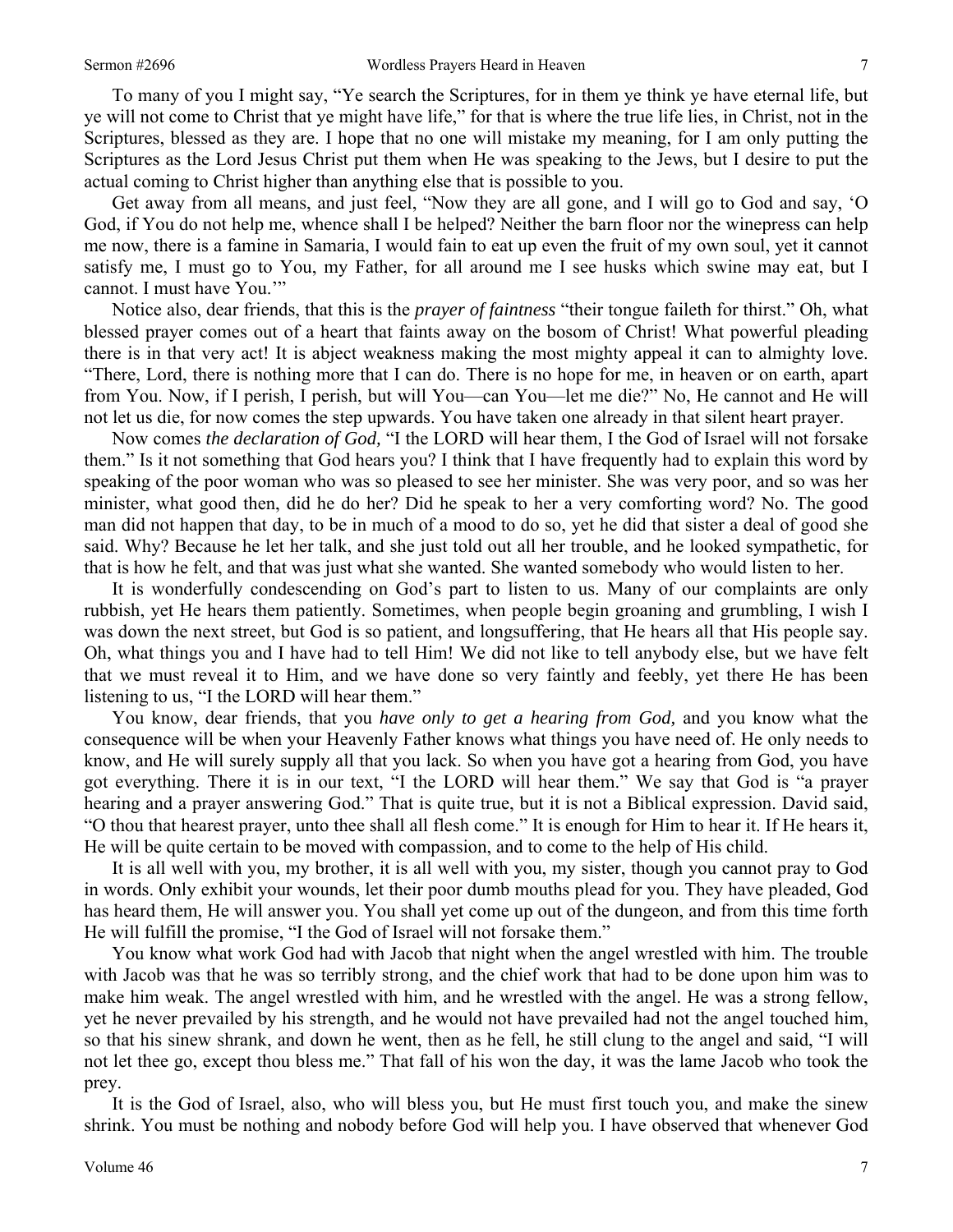has given success to my own preaching, I have had a time of sore soul-trouble either before it or afterwards.

I have noticed that some brethren, who have suddenly come to the front, and have apparently been very useful, have generally become top-heavy if the press has not abused them, or if they have not had some trying affliction, and you hear the sad news concerning them that they have gone astray. But when God ballasts the ship well—when He takes down the topsails—when He makes the vessel have a trial trip in stormy weather, then He is often pleased to put many of His saints on board such a ship as that.

So, brother, be thankful if you are a tried man, and believe that God is going to bless you. Be thankful, brethren, if you have had an experience of this horrible thirst—if your tongue has been made to cleave to the roof of your mouth in anguish of ungratified desire after God. If you have been ground to pieces, like fine flour in the mill, now may you be offered unto God. If you have been slain, now may you be a sacrifice unto the Most High. But there must be the sentence of death in yourselves, there must be a breaking, and a grinding, and a tearing, or else it is not likely that there will be the sweet shining of JEHOVAH's face, and perpetual joy and peace.

I have been all this while trying to fish, I wonder whether, by God's grace, I have caught the one for whom my hook was baited? Is there anybody here who has not any good thing in himself at all? Is there any poor wretch who feels that he is only fit to be swept up by the devil with a broom, and to be cast into the fire? Is that how you feel—as if you were the offscouring of all things, and in your own esteem not worthy for God to tread on—such a thing as never should have been in existence, and being here, ought to be put out of existence as soon as possible?

O you nothing, Christ is willing to be your All in all! O you naked one, here is a garment to cover you! O you hungry one, here is food for you! My Lord seeks after you who are downtrodden, you who lie on the dunghill, forked out, and ready to be spread on the field as if you were only so much manure. Still He calls you, come, and trust Him. You have nothing else to trust to, you have no other refuge, so fly to Christ.

Fall down before your God, fall flat on your face man, and then, when the great shell bursts, which you are now dreading, not a fragment of it shall strike you. Your safety lies in casting yourself upon the mercy and grace of God. Say, "It must be mercy, great mercy, nothing but mercy, that can meet my case. I am a lost, ruined, undone sinner, but I believe in the great love, grace, and mercy of God in the person of His dear Son, and now down I fall, trusting in Jesus crucified."

You are a saved man if there lives one. Trust you thus in Jesus, and you have, in that very act, passed from death unto life. Therefore, go your way in peace. The Lord, that killed you, has made you alive. The Lord, that wounded you, has healed you. May His blessing abide upon every one of you, for Christ's sake! Amen.

## **EXPOSITION BY C. H. SPURGEON**

#### *ZECHARIAH 12:10-14 AND 13:1-2*

**Zechariah Chapter 12. Verse 10.** *And I will pour upon the house of David, and upon the inhabitants of Jerusalem, the spirit of grace and of supplications:* 

This is a promise concerning Israel. Long have the Jews rejected the Christ, but the day is coming when they shall acknowledge Jesus of Nazareth to be the promised Messiah. In that day, this promise will be fulfilled. God must always give "the spirit of grace" ere men will pray aright, and wherever grace is given, there is always true prayer.

**10.** *And they shall look upon me whom they have pierced, and they shall mourn for him, as one mourneth for his only son, and shall be in bitterness for him, as one that is in bitterness for his firstborn.* 

Discovering that they have rejected the true Messiah, they will be overcome with the most acute grief that was ever endured, grief altogether inconceivable.